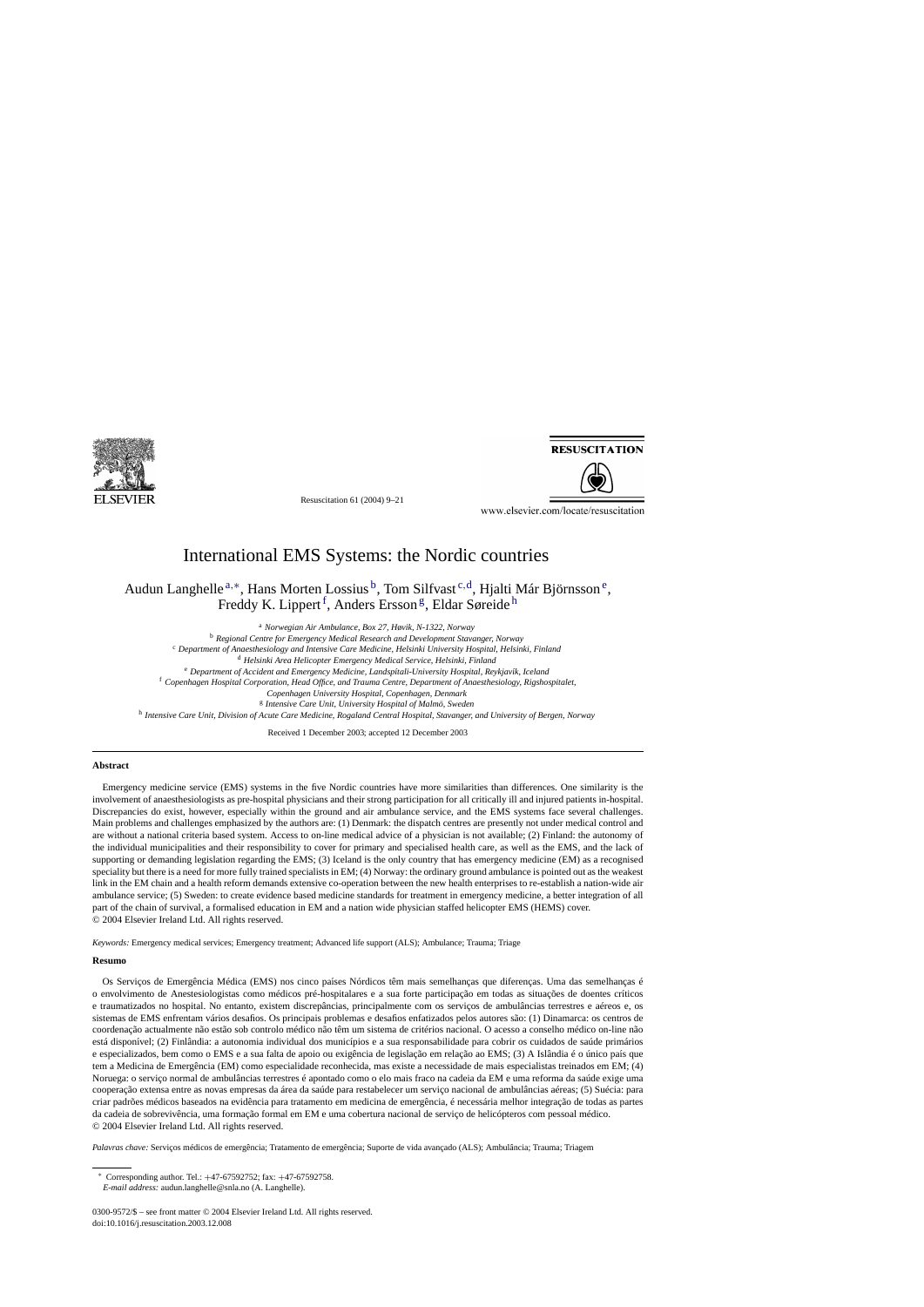#### **Resumen**

Los Servicios de emergencias médicas (EMS) en 5 países nórdicos tienen mas semejanzas que diferencias. Una semejanza es que involucran médicos anestesiólogos como médicos prehospitalarios y su fuerte participación para todos los pacientes crípticamente enfermos o lesionados en el intrahospitalario. Sin embargo existen discrepancias, especialmente en el servicio de ambulancias de terreno y aire, y los sistemas de EMS enfrentan varios desafíos. Los principales problemas y desafíos enfatizados por el autor son: (1) Dinamarca: los centros de despacho en este momento no están bajo control médico y no tienen un sistema basado en un criterio nacional. El acceso a consejo médico en línea no está disponible; (2) Finlandia: Autonomía de las municipalidades individuales y su responsabilidad para dar cobertura de cuidados médicos primarios y especializados, al igual que los EMS, y la falta de legislación de apoyo o demanda con respecto a los EMS; (3) Islandia es el único pa´ıs que tiene medicina de emergencia(EM) como una especialidad reconocida pero existe una necesidad de especialistas mas completamente entrenados en EM; (4) Noruega: la ambulancia terrestre está enfocada como el eslabón mas débil en la cadena de EM y la reforma de salud demanda una cooperación extensa entre las nuevas empresas de salud para reestablecer un servicio de ambulancias aéreas a lo largo de la nación; (5)Suecia: crear estándares médicos basados en evidencia para tratamiento en medicina de emergencia, una mejor integración de todas las partes de la cadena de sobrevida, una educación formalizada en EM y cobertura nacional de EMS con helicópteros con médico a bordo. © 2004 Elsevier Ireland Ltd. All rights reserved.

*Palabras clave:* Servicios de emergencias médicas; Tratamiento de emergencia; Soporte vital avanzado (SVA); Ambulancia; Trauma; Triage

#### **1. Introduction**

The Nordic countries encompass Scandinavia (Denmark, Norway, Sweden) together with Iceland and Finland. This region shares some common geographical, climatic and historical phenomena making it natural to give a united account of the Emergency Medical Service (EMS) system. The EMS system in this region has gone through major changes during the last few years and has common features, but also obvious diversities. The EMS system for some Nordic cities and counties has been described previously [\[1–5\]](#page--1-0) but a mutual national description has not been given before. We give a collective update of the EMS system in the five Nordic countries.

#### **2. Background**

#### *2.1. Denmark*

This description of Denmark does not include the Faroe Islands and Greenland, which, though part of the Kingdom of Denmark, are self-governing overseas administrative units.

Denmark has 5.4 million inhabitants (2003) (Table 1). 18.7% of the population are from 0 to 14 years old, and 15% of 65 years or more. Birth rate is 11.74 per 1000 population. Life expectancy is 79.7 years for females and 74.3 years for males. Population growth rate is 0.29% [\[6\].](#page--1-0)

Denmark is a small  $(43,093 \text{ km}^2)$  and flat country, which consists of one part contiguous with the continent of Europe and two main islands. The capital Copenhagen is located on the biggest island, which is connected to the rest of the country and to Sweden by bridges. The average temperature is 20  $\rm ^{\circ}C$  during summer and minus 2.9  $\rm ^{\circ}C$  during winter.

The total population density is  $123$  per km<sup>2</sup>. Denmark is divided into 14 administrative counties and two boroughs. However, 1.2 million people live in the capital and its suburbs. A special administrative authority, the Copenhagen Hospital Corporation, covers the municipalities of Copenhagen and Frederiksberg.

The health care services are divided into two sectors: primary health care and the hospital sector. The general practitioners (GPs) provide essential primary care and act as gatekeepers referring patients as appropriate for hospital or specialist treatment. In case of immediate need of hospital treatment a referral from a GP is not required. In Denmark the vast majority of health services are free of charge for the users. Public funds contributed 82% of the total expenditure on health care in 1999. The total public and private health care expenditure was 8.4% of the gross national product in 1999.

The Danish health care sector has three political and administrative levels: the State, the counties and the municipalities, (i.e., national, regional and local levels).

Table 1

Demographic data, level of physicians involved in the EMS system and number of hospitals with emergency departments

|                                                       | Denmark           | Finland           | Iceland            | Norway            | Sweden            |
|-------------------------------------------------------|-------------------|-------------------|--------------------|-------------------|-------------------|
| Inhabitants (mill)                                    | 5.4               | 5.3               | 0.288              | 4.5               | 8.9               |
| Land area $(km^2)$                                    | 43,093            | 337,000           | 103,000            | 385,155           | 486.661           |
| Main category of physicians in EMS                    | Anaesthesiologist | Anaesthesiologist | Emergency medicine | Anaesthesiologist | Anaesthesiologist |
| National standard or curriculum<br>for EMS physicians | No                | No <sup>a</sup>   | Yes                | No                | No                |
| Emergency medicine as recognised speciality           | N <sub>0</sub>    | No                | Yes                | No                | No                |
| Hospitals with emergency department, N                | 55                | 25                |                    | 45                | 67                |

<sup>a</sup> Special competence program available.